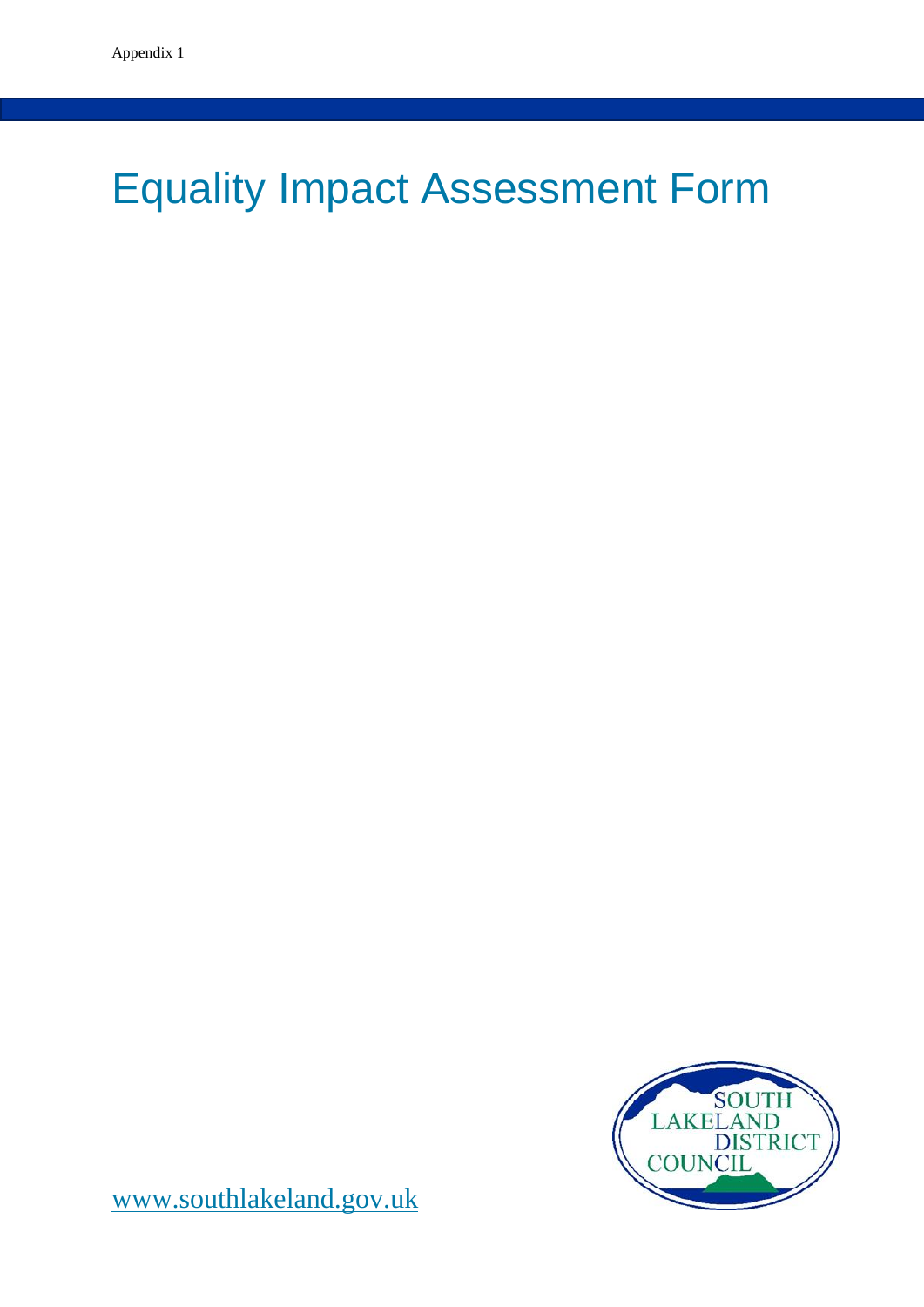## Supporting a Fairer South Lakeland:

- **Poverty Alleviation Community Fund**
- **Emergency fund for severe hardship**

This report proposes two new funds designed to tackle financial hardship in South Lakeland. The first will support local councils and community groups to develop projects to alleviate poverty and the second will enable partner agencies working on the frontline to provide immediate, low level, financial support to individuals to avert a crisis.

Stakeholders: Town and Parish Councils, community groups and residents of South Lakeland. SLDC officers and members. 3rd sector organisations and members of the Building Financial Resilience (BFR) Partnership.

Consultation/ engagement undertaken: Portfolio Holder for Health, Wellbeing and Poverty Alleviation, Strategy Lead and Specialist Strategy officers and Director of Strategy, Innovation and Resources, In addition all SLDC Operational Leads have been contacted. There has also been consultation with Citizen's Advice, Manna House and Age UK South Lakeland.

Evidence, research and other sources of information used: Data from the Cumbria Observatory and updates from the Cumbria Poverty Group and the BFR Partnership.

#### Impacts on people

What impacts/issues have been identified about how the proposal impacts on people?

The impact is positive for all groups as the funds are designed to alleviate anyone in financial hardship – data shows some groups are more impacted than others in financial downturns.

## Equality action plan

What actions will be taken to eliminate or minimise the negative impacts identified above?

| Actions                                                       | Who's responsible | Completed (Date) |
|---------------------------------------------------------------|-------------------|------------------|
| N/A                                                           | XXX               | 01/01/01         |
| $Mhat$ of inner setting of notation to a superior to $\Omega$ |                   |                  |

What actions will be taken to advance equality?

| Actions                                              | Who's responsible | Completed (Date)  |
|------------------------------------------------------|-------------------|-------------------|
| The grant application form requires supporting       | <b>SB</b>         | <b>March 2023</b> |
| equality policy evidence and the monitoring form     |                   |                   |
| asks: How did you encourage participation and take   |                   |                   |
| up of services from all groups in your community     |                   |                   |
| including reference to the protected characteristics |                   |                   |
| under the Equality Act 2010?                         |                   |                   |

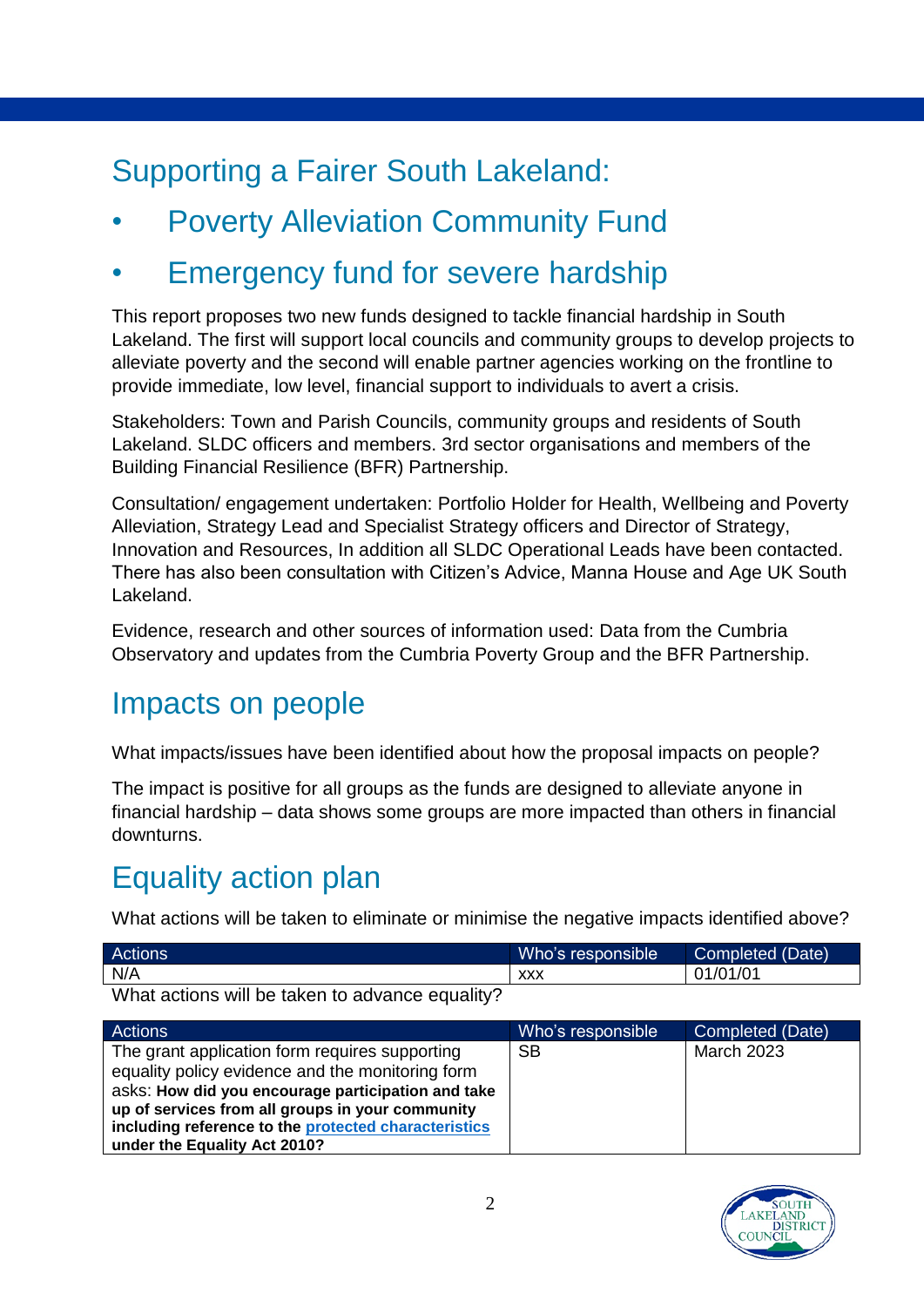What actions will be taken to foster positive relations between people who share a protected characteristic and those who do not?

| Actions                                                                                                         | Who's responsible | Completed (Date) |
|-----------------------------------------------------------------------------------------------------------------|-------------------|------------------|
| Applications which show awareness and positive<br>action around equalities characteristics will be<br>selected. | SВ                | March 2023       |

## Report details

Date of report: 07/04/22

EIA Author(s): Simon Blyth

Director: David Sykes

Document version number:0.1

Date for review: March 2023

EIA forwarded to Strategy Specialist: Yes

#### **Glossary**

**Age:** This refers to a person having a particular age (for example, 32 year-olds) or being within an age group (for example, 18-30 year-olds).

**Armed Forces Families:** Those who have served or who are serving in the Armed Forces and their families.

**Civil partnership:** Legal recognition of a same-sex couple's relationship. Civil partners must be treated the same as married couples on a range of legal matters.

**Disability:** A person has a disability if they have a physical or mental impairment which has a substantial and long-term adverse effect on their ability to carry out normal day-to-day activities. Includes: Physical/sensory disability, mental health or learning disability.

**Gender reassignment:** A person has the protected characteristic of gender reassignment if the person is proposing to undergo, is undergoing or has undergone a process (or part of a process) for the purpose of reassigning the person's sex by changing physiological or other attributes of sex.

**Maternity:** The period after giving birth. It is linked to maternity leave in the employment context. In the non-work context, protection against maternity discrimination is for 26 weeks after giving birth, including as a result of breastfeeding.

**Race:** It refers to a group of people defined by their colour, nationality (including citizenship), ethnic or national origins. Includes, Asian, Black and White minority ethnic